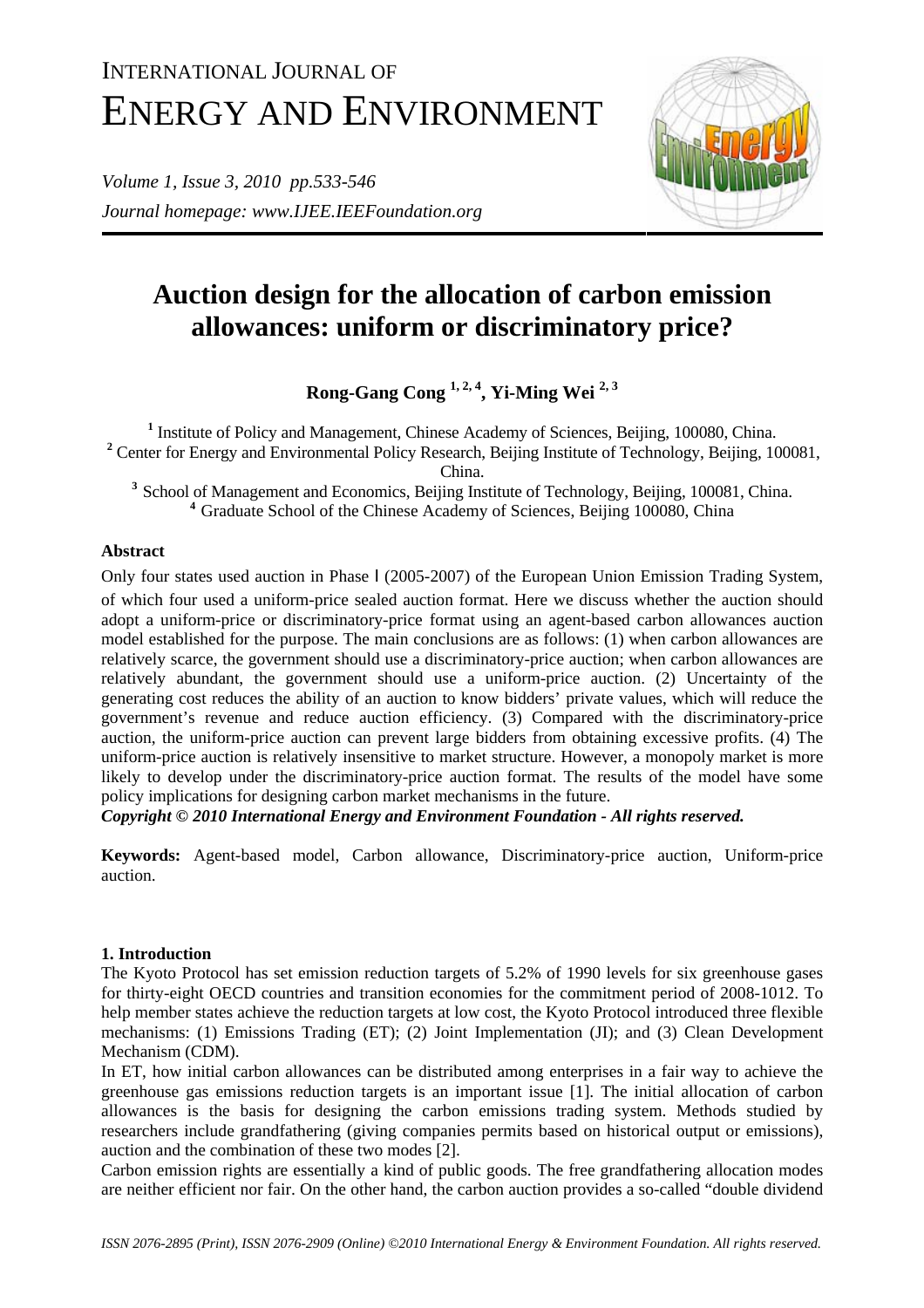effect" [3]. Under an auction mechanism, carbon allowances are allocated to the agents who need them most, allowing exploitation of their economic value. The auction revenue can be used to finance environmental protection programs, reducing the tax burden otherwise needed for such measures. In designing the carbon auction, which factors are critical and which auction format is better are the issues of interest to us and which we address here.

This paper is structured as follows: in Section 2, we begin with an analysis of the critical factors for carbon auction, taking the European Union Emission Trading System (EU ETS) as an example; in Section 3, we establish an agent-based carbon allowance auction model (CAAM); Section 4 presents the questions we want answers to and sets the parameters for the model taking China as an example; we analyze the model's empirical results and their implications in Section 5; finally, some policy recommendations and suggestions for future research are presented in Section 6.

#### **2. Review of existing EU ETS auctions and related literature**

The EU ETS of the carbon market currently adopts a combination of grandfathering and auction. Member states are allowed to auction up to 5% of their overall carbon allowances in the first phase (2005-2007) and up to 10% in the second phase (2008-2012). The remainder is distributed for free by governments. Only three states chose to auction carbon allowances in the first phase (Hungary, Ireland and Lithuania).

| <b>Static (sealed) auction</b> |               |                   | <b>Dynamic (clock) auction</b> |            |
|--------------------------------|---------------|-------------------|--------------------------------|------------|
| Uniform-price                  | Discriminator | Second-price      | Ascending                      | Descending |
| auction                        | y-price       | sealed auction    | auction                        | auction    |
| (Most EU                       | auction       | (Vickrey auction) | (English)                      | (Dutch)    |
| allowance                      |               |                   | auction)                       | auction)   |
| auctions)                      |               |                   |                                |            |

|  | Table 1. Standard Auction Formats |  |  |
|--|-----------------------------------|--|--|
|--|-----------------------------------|--|--|

Standard auctions are of two types: static (sealed) auction and dynamic (clock) auction. The static auction can be divided into three types according to the different clearing prices: uniform-price auction, discriminatory-price auction and second-price auction (see Table 1).



Figure 1. Supply-demand curves of an auction

Figure 1 is a classic diagram of supply and demand in an auction. The supply is constant and the price inelastic. We assume that there are five bidders (1-5), whose bid prices and bid quantities are  $P_1-P_5$  and  $Q_1 - Q_5$ , respectively. Bids of 1 and 2 and part of 3's bids are winning bids. Under the uniform-price auction, the market clearing price is  $P_3$ ; and under the discriminatory-price auction, the clearing prices are bidders' own bid prices. Under the second-price auction, the clearing prices are the opportunity costs

*ISSN 2076-2895 (Print), ISSN 2076-2909 (Online) ©2010 International Energy & Environment Foundation. All rights reserved.*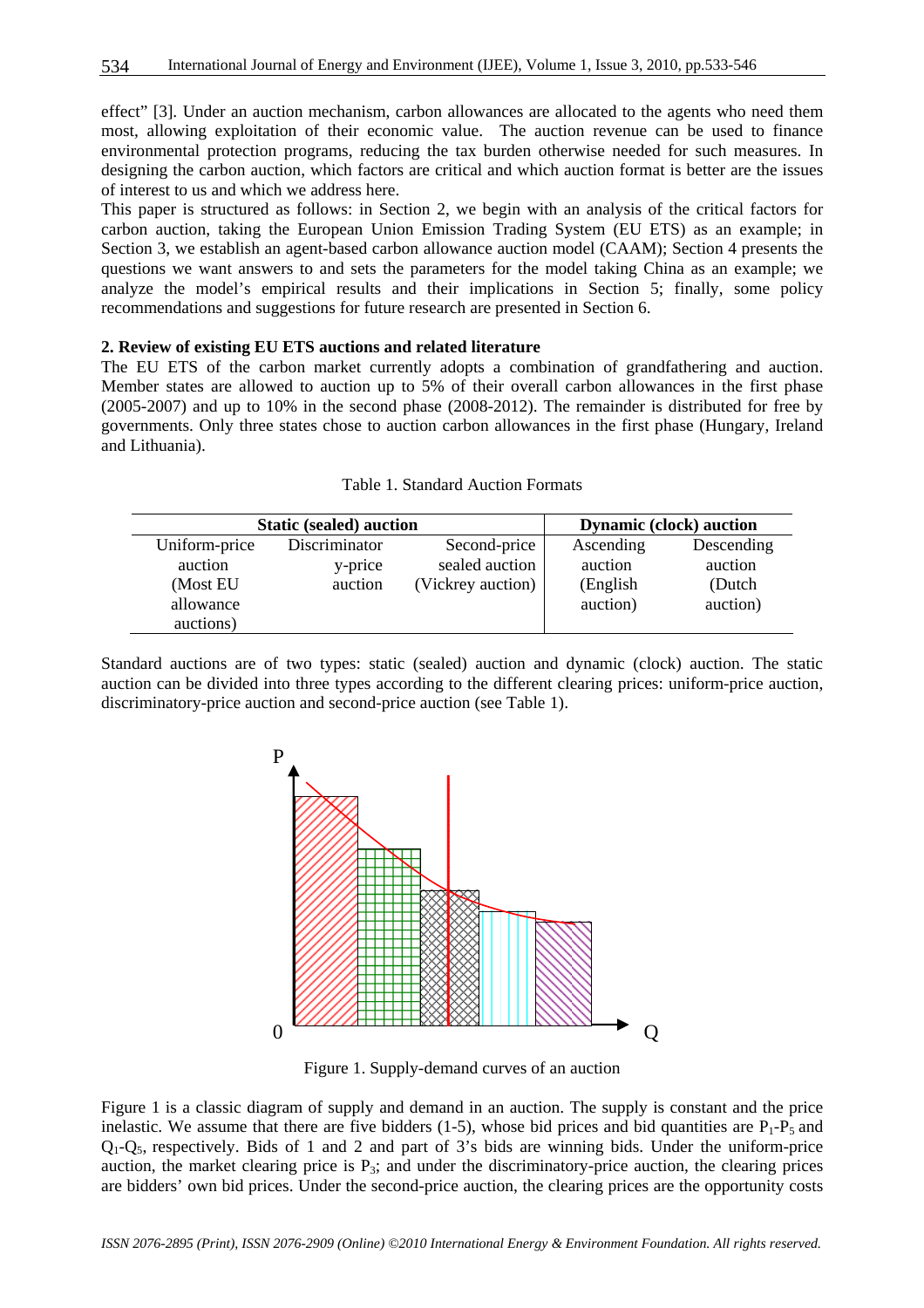of the carbon allowances. In the dynamic auction, a price is given by the auctioneer in each round. The bidders adjust their bid quantities according to the price. The auctioneer raises or lowers the price in each round until the sum of bid quantities equals the quantity of auction goods.

Two types of auctions frequently considered in EU ETS auctions, are: (1) static sealed auction and (2) dynamic ascending auction. The main difference between these two types is the auction rounds. The static auction has only one round, while the dynamic auction has multiple rounds. All the states that chose the auction in the first phase of EU ETS used the static sealed auction because of its relative simplicity over dynamic auction. Hungary, Ireland and Lithuania used the uniform-price auction format. Their market participants included not only factories needing carbon allowances to produce goods, but also financial firms. Denmark did not use an auction format directly, but used an agent to sell the carbon allowances, believing this would achieve larger revenue because of the agent's experiences [4].

Table 2. Carbon allowances reserved for auction in the EU ETS first phase

| <b>EU Allowances (EUA)</b>        | <b>Ireland</b> | <b>Hungary</b> | Lithuania |
|-----------------------------------|----------------|----------------|-----------|
| Reserved carbon allowances        | 502,201        | 1,420,000      | 552,000   |
| Proportion of reserved            | 0.75%          | 2.5%           | 1.5%      |
| carbon allowances to total carbon |                |                |           |
| allowances                        |                |                |           |
|                                   |                |                |           |

Table 3. Actual auctioned carbon allowances in the EU ETS first phase

| <b>EU Allowances (EUA)</b>                           | Ireland    | <b>Hungary</b> | Lithuania |
|------------------------------------------------------|------------|----------------|-----------|
| 2005                                                 | $\Omega$   | $\theta$       |           |
| 2006                                                 | 250,000    | 1,197,000      | 0         |
|                                                      | $+963,000$ |                |           |
| 2007                                                 | $\Omega$   | 1,177,500      | 552,000   |
| Actual auctioned carbon allowances in the EU ETS     | 1,213,000  | 2,374,500      | 552,000   |
| first phase $(2005 - 2007)$                          |            |                |           |
| Proportion of actually auctioned carbon allowances   | 1.81%      | 4.18%          | 1.5%      |
| to total carbon allowances in the EU ETS first phase |            |                |           |
|                                                      |            |                |           |

Tables 2 and 3 list the reserved and auctioned carbon allowances of the four states in the first phase. Because the actual auctioned carbon allowances include those of closed plants and those reserved for new entrants re-entering the market, the actual auctioned allowances were larger.

Research on auctions applied to environmental public goods has mainly focused on the sulfur dioxide market. Cason and Plott did a study on the sulfur dioxide market [5]. They found that compared with the uniform-price auction, the discriminatory-price auction in the Environmental Protection Agency (EPA) resulted in a lower market clearing price and less revenue if sulfur dioxide allowances could only be got from auction. However, the allowances auctioned were only a small part of total sulfur dioxide allowances on the actual market. Therefore, the potential negative impact in their conclusions may be exaggerated. Joskow et al. argue that Cason and Plott's supposition is wrong regarding the EPA's actual auction of sulfur dioxide allowances because auction was not the only way to get allowances [6]. They believe that the EPA's auction achieved the basic objective of stimulating transactions in the private market, although did not identify which auction format demonstrated better performance. Wang and Zender found that uniform-price auction and discriminatory-price auction could not be strictly distinguished, at least in theory: in some cases there is price equilibrium in a discriminatory-price auction with lower expected revenue than that provided by a uniform-price auction, and vice versa in other cases [7].

More studies have focused on the carbon market recently. Cramton and Kerr believe that an auction of carbon permits is the best way to achieve domestic carbon caps, and an auction is preferred to grandfathering, because it reduces tax distortions and provides greater incentives for innovation [8]. Holt et al. argue that carbon auction should use a uniform-price auction format because of advantages of simplicity, relatively transparency, price discovery, and so on [9]. Klemperer believes that there is no auction mechanism which can be applied to all cases. For example, while ascending auction is usually considered more transparent, its implementation is also more expensive and complicated [10]. Mandell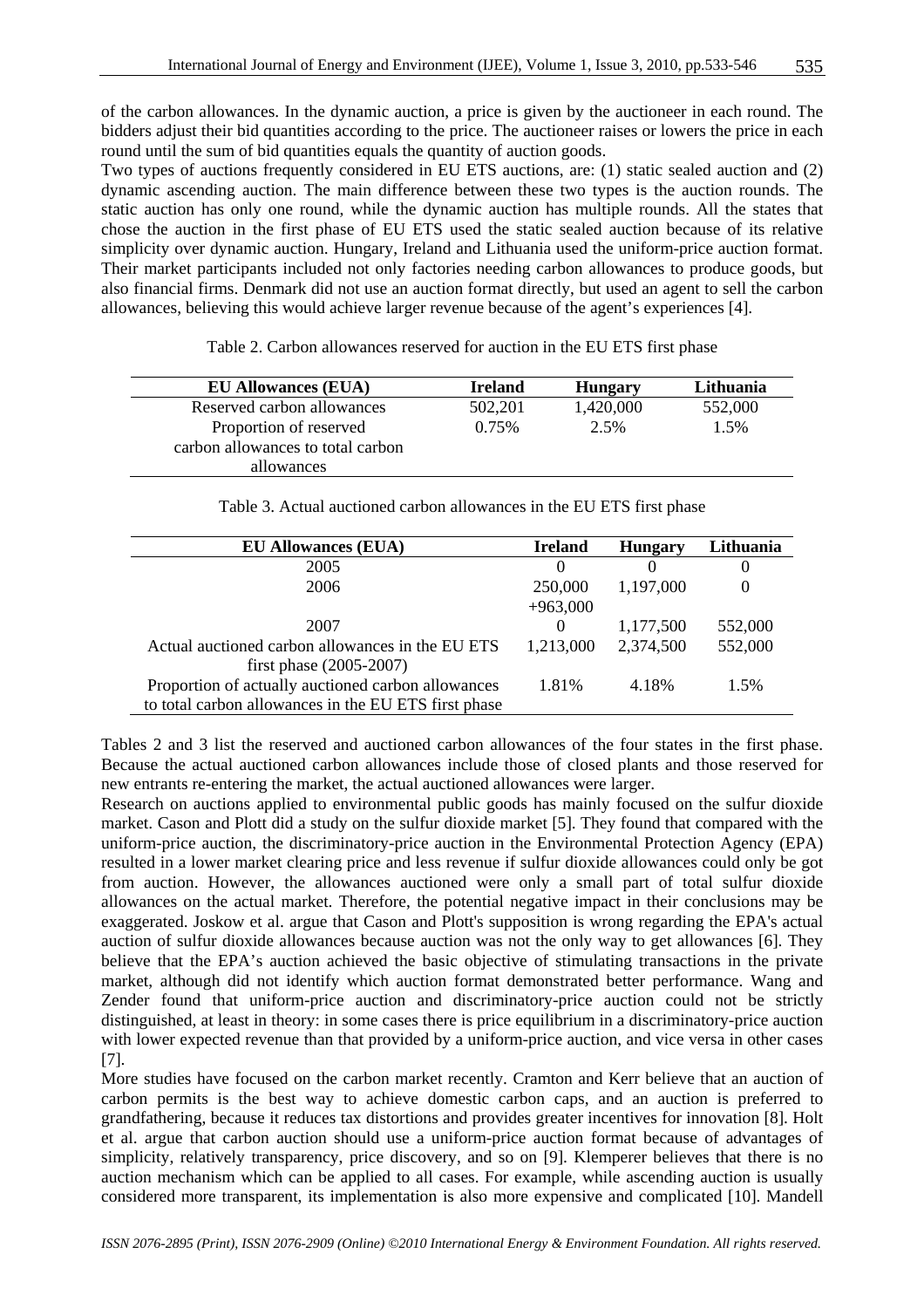studied the frequency of carbon auctions [11]. He believes that high frequency auctions will result in high transaction costs and could easily lead to collusion, but could also be more conducive to cash flow management. Cook et al. studied whether the British Government should sell or auction their remaining carbon quotas [12]. They considered four scenarios and believed that the quota should be sold at market prices when there is strong liquidity in EU ETS, but that a uniform-price or ascending clock auction format may be better when there is weak liquidity. Matthes and Neuhoff conclude seven key decisions on auction design options, including the auction format, the auction frequency, the clearing price and so on [13]. Compared with the single-round auction, although the multiple-round auction provides a pricediscovery function, it also results in higher transaction costs. Because of the existence of the carbon market, the price-discovery function of the multiple-round auction is not very important. Burtraw et al. tested three auctions based on an experimental economics method [14]. They found that compared with the clock auction, the uniform-price auction and the discriminatory-price auction bring about larger revenue, whether or not there are exchanges between bidders. Koesrindartoto studied whether treasury auction should be a uniform-price or a discriminatory-price format based on a multi-agent model, finding that compared with the secondary market price, the results were more sensitive to market structure, the supply-demand relations and bidders' learning behavior [15].

Therefore, we study a single-round auction in this paper, specifically focusing on whether carbon auctions should use a uniform-price or a discriminatory-price format.

## **3. Methodology: Agent-based Carbon Allowances Auction Model (CAAM)**

This section presents an agent-based simplified CAAM. We assume that the auctioneer is the government and the bidders include two types of agents: gas-fired power plants and coal-fired power plants. Gas-fired power plants need *a* permits to generate one unit of electricity, while coal-fired power plants need *b* permits to generate one unit of electricity. The private value  $(v_i)$  of an allowance to *agent*, is defined in equation (1):

$$
v_i = \begin{cases} \frac{e - c_i}{a}, \text{ where agent I is a gas-fixed power plant} \\ \frac{e - c_i}{b}, \text{ where agent I is a coal-fixed power plant} \end{cases} \tag{1}
$$

In the equation above, e is electricity price;  $c_i$  is unit generation cost for  $agent_i$ ; and  $v_i$  is the maximum price the agent would pay for an allowance unit. Each agent gives its initial bid price which is randomly generated between zero and the private value known only to the agent and not to the other bidders. The market clearing price (*cp*) is then formed. For agent *i*, if the clearing price is greater than the private value, agent *i* gives up; otherwise, agent *i* adjusts its bid price  $(bid_i)$  according to the following three strategies:

(1) Risk-seeking: 
$$
bid_i = cp + \frac{3}{4} \times (v_i - cp)
$$

(2) Risk-neutral: 
$$
bid_i = cp + \frac{1}{2} \times (v_i - cp)
$$

(3) Risk-averse: 
$$
bid_i = cp + \frac{1}{4} \times (v_i - cp)
$$

The main learning algorithm considered for bidders in this paper is the reinforcement learning algorithm developed by Erev and Roth [16]. What makes this reinforcement learning algorithm different from others is that it aims to mimic how real humans learn. The Roth-Erev reinforcement learning algorithm includes two principles as follows:

- Successful choices in the past means similar actions are more likely adopted in the future. -Experimentation effect.
- Compared with past actions, recent actions have a greater impact on the decision-making. -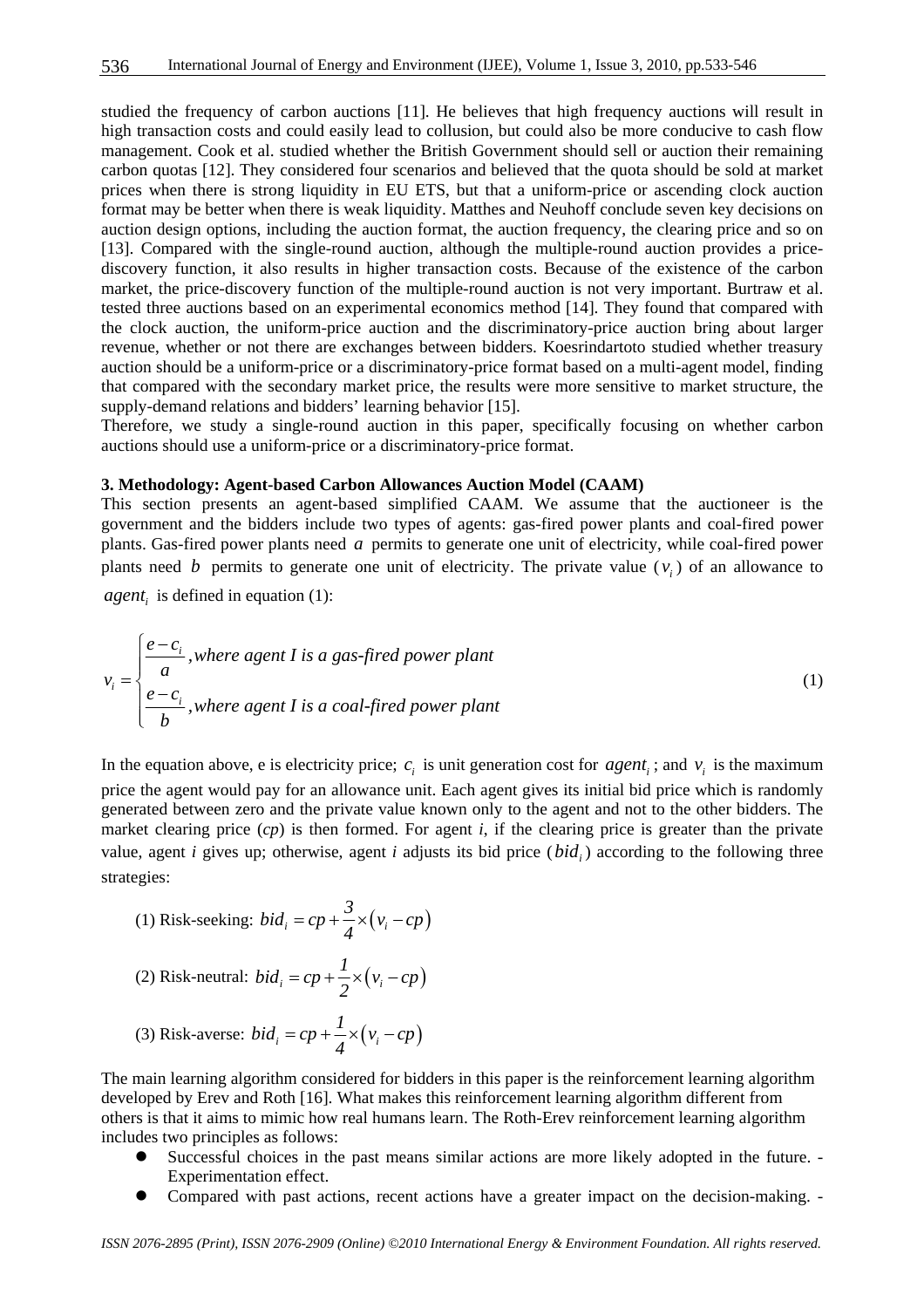Recency effect

At first, every agent assigns an equal possibility to each of its strategies, as shown in equation (2):

$$
p_{ik}(I) = \frac{I}{K} \tag{2}
$$

In equation (2),  $p_{ik}(T)$  is the possibility of agent *i* choosing strategy *k* in the *T*th round. *K* is the number of strategies (Here  $K=3$ ). If we assume that  $\pi(i,k,T)$  is the profit of agent *i* choosing strategy *k* at the end of the *T*th round, the propensity value of agent *i* choosing strategy *k*,  $q_{ik}$ , can be calculated in equation (3):

$$
q_{ik}(T+1) = (1-r)q_{ik}(T) + E(i, k, k', T, K, e)
$$
\n(3)

$$
E(i,k,k',T,e) = \begin{cases} \pi(i,k',T)(1-e), & k=k'\\ \pi(i,k',T)\frac{e}{K-1}, & k \neq k' \end{cases}
$$
 (4)

In equation (4), *e* and *r* denote the experiment parameter and the recency parameter, respectively. In the *T+1*th round, the possibility of agent *i* choosing strategy *k*,  $p_{ik}$  (*T + 1*) can be calculated as equation (5):

$$
p_{ik}(T+1) = \frac{q_{ik}(T+1)}{\sum_{m=1}^{K} q_{im}(T+1)}
$$
(5)

#### **4. Empirical analysis**

In this paper, we mainly want to examine the revenues of the government and bidders in different scenarios as well as the fairness issue, which can be used to weigh the pros and cons of the two auction mechanisms, uniform-price and discriminatory-price auctions.

#### *4.1 Problem description*

(1) Comparison of two auction mechanisms under different supply-demand relations From the analysis of the four states that used auctions in the first phase of EU ETS (2005-2007), we can see that the timing for the success of the auction is important. The carbon price fell very quickly in 2007. The main reason was a change in the supply-demand relation. Therefore, we consider a variety of supply-demand

relations, represented by RCAP (*relative capacity*, ( *demand*  $\frac{\text{gamma}}{\text{sup } \text{ply}}$ )), as shown in Table 4.

Table 4. Different market supply-demand relations (*RCAP*)

| <b>RCAP</b><br>1.08<br>$  -$<br>0.84<br>$\sim$<br>0.96<br>$\sim$<br>44<br>v. ≀∠<br>v.v<br>1.JA<br>$\cdot$ $\sim$<br> |
|----------------------------------------------------------------------------------------------------------------------|
|----------------------------------------------------------------------------------------------------------------------|

(2) Comparison of two auction mechanisms under generation cost uncertainty As the model here is a general model, we consider the impact of uncertainty in generation cost on auction results. Two scenarios are considered:

## **Scenario 1: There is high uncertainty in generation cost.**

The generation cost of gas is randomly set between  $e_1$  and  $e_2$ ; the generation cost of coal is randomly set between *e3* and *e4*.

### **Scenario 2: There is low uncertainty in generation cost.**

The generation cost of gas is randomly set between  $f_1$  and  $f_2$ ; the generation cost of coal is randomly set between  $f_3$  and  $f_4$ .

The relative size of the parameters characterizes the difference between the generation costs of gas and coal.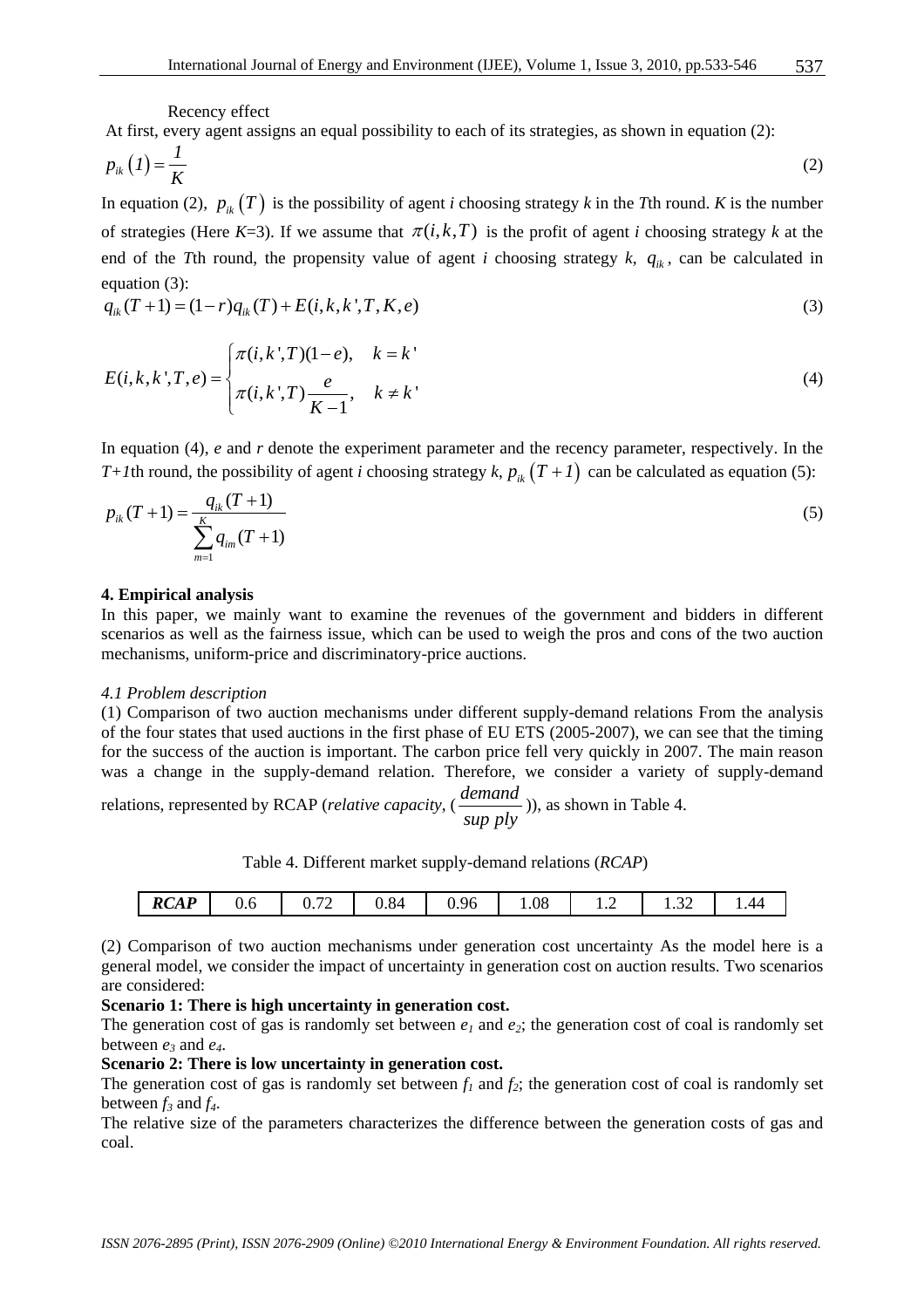(3) Comparison of two auction mechanisms with different learning behaviours According to Roth and Erev's experiment, setting r and e to 0.1 and 0.2, respectively, is most consistent with the real human decision-making process. By setting  $e=(K-1)/K$  (no learning),  $e=0.2$  (best-fit learning) and  $e=0$  (no-bias learning), we can simulate the auction under different learning behaviours.

(4) Comparison of the two auction mechanisms with different market structures.

We mainly set up three different market structures as follows:

- z Many small bidders *competitive market*
- z A mixture of two types of bidders *monopolistic competition market*
- z A few large bidders *monopoly market* The classification of bidders' types is based on their generation cost.

#### *4.2 Parameter setting*

According to the results of Cong and Wei [17], in China, the coal-fired power plants need to emit 1.3 tons of carbon dioxide for 1KKWH electricity; while the gas-fired power plants only need to emit 0.7 ton of carbon dioxide for 1KKWH electricity. The unit generation cost of coal is 51.24 \$/KKWH, while the unit generation cost of gas is 117 \$/KKWH. Considering the data above, we set the parameters as shown in Table 5:

| <b>Parameter</b> | <b>Value</b> | <b>Parameter</b> | <b>Value</b> |
|------------------|--------------|------------------|--------------|
| a                |              | $e_4$            |              |
|                  |              |                  |              |
| e                |              |                  |              |
| e <sub>1</sub>   |              |                  |              |
| e <sub>2</sub>   |              |                  |              |
| e <sub>3</sub>   |              |                  |              |

Table 5. Parameters of the carbon allowances auction model

For example, in the scenario of low uncertainty, the generation cost of gas is randomly set in [7, 8], and the generation cost of coal in [3, 4]. This roughly reflects the ratio of the unit generation cost of coal to the unit generation cost of gas in China.

#### **5. Result analysis and discussion**

*5.1 Comparison of two auction mechanisms under different supply-demand relations* 



Figure 2. Revenue of government and bidders under different market supply-demand relations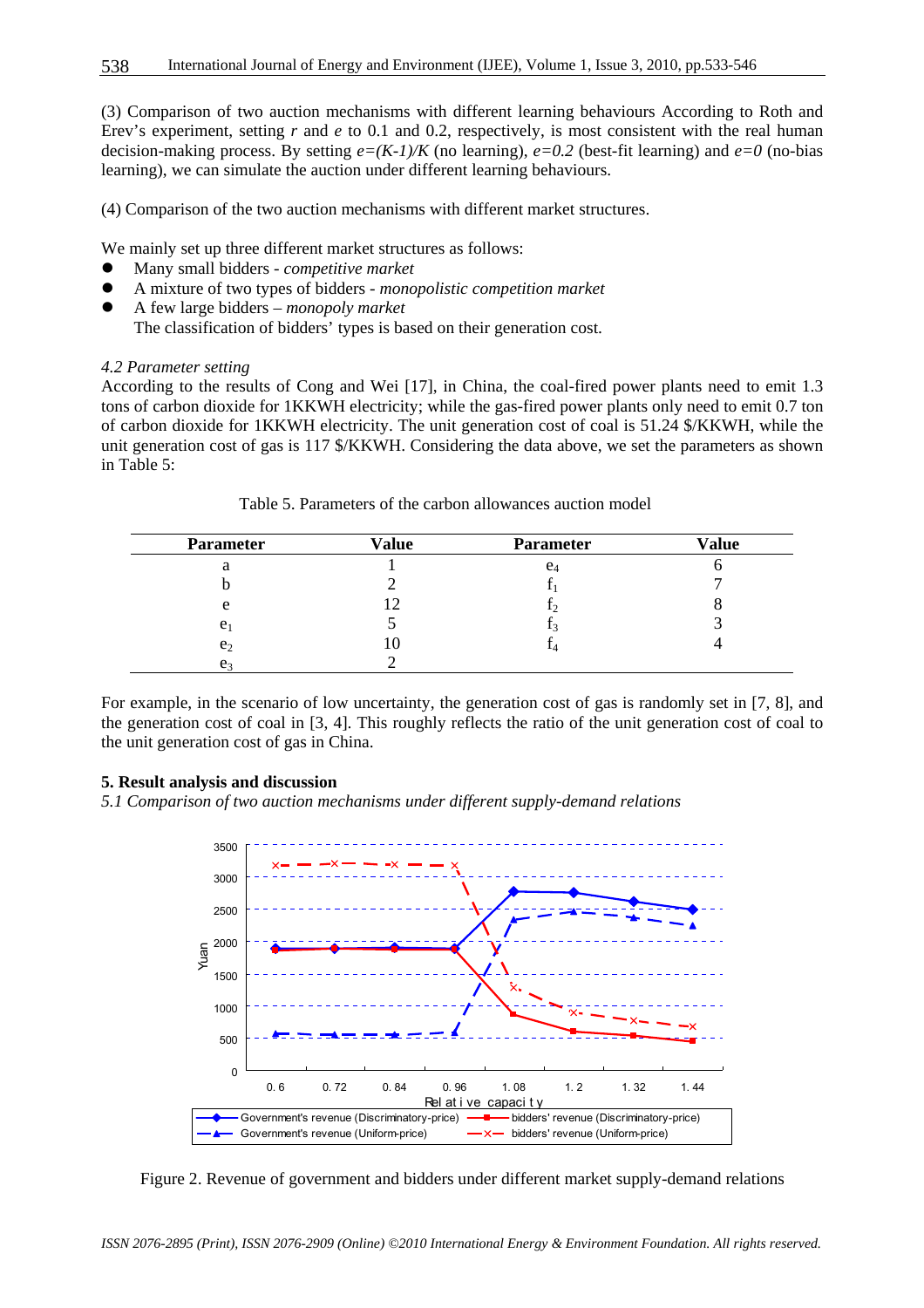Figure 2 shows that, under a uniform-price auction, when the carbon allowance supply is greater than demand (0.6<*RCAP*<0.96), the bidders' revenue is greater than the government's; and when the supply is less than demand (1.08<*RCAP*<1.44), the government's revenue is greater than the bidders'. Under a discriminatory-price auction, when the carbon allowance supply is greater than demand (0.6<*RCAP*<0.96), the bidders' revenue and the government's revenue are approximately equal; when the demand is greater than supply  $(1.08 \angle RCAP \angle 1.44)$ , the government's revenue is greater than the bidders'.

When the carbon allowance is a scarce commodity, the government's revenue is greater than the bidders' revenue in the two auction mechanisms. This is because when the market is a sellers' market, the government has an advantage. And in this case, if the government uses discriminatory-price auction, it can get more revenue, which allows maximizing of the economic value of the allowances. When the carbon allowance supply is large, the market is a buyers' market and the bidders have an advantage. In this case, discriminatory-price auction will result in less revenue for the government compared with uniform-price auction. Therefore, in order to maximize the economic value of carbon allowances, when the allowances are relatively scarce, the government should use a discriminatory-price auction; and when the allowances are relatively abundant, the government should use a uniform-price auction.



*5.2 Comparison of two auction mechanisms under generation cost uncertainty* 

Figure 3. Impact of uncertainty in generation cost under uniform-price auction

Figure 3 shows that under a uniform-price auction the government's revenue with low uncertainty is larger than that with high uncertainty; and the bidders' revenue with low uncertainty is less than that with high uncertainty. Therefore, when there is large uncertainty in generation cost, the uniform-price auction is more beneficial to bidders than to the government.



Figure 4. Impact of uncertainty in generation cost under discriminatory-price auction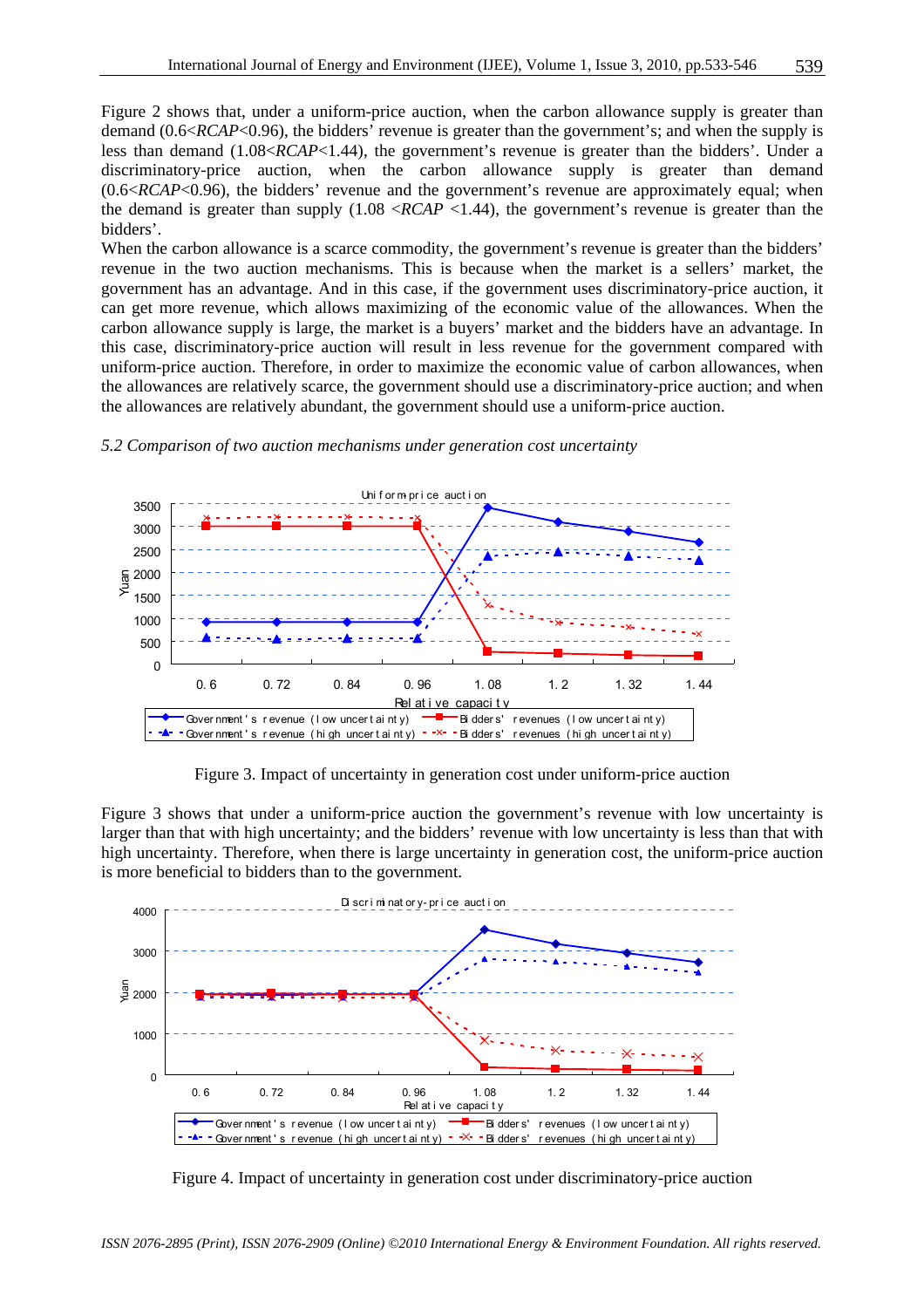Figure 4 shows that under a discriminatory-price auction, bidders' revenue with low uncertainty is less than that with high uncertainty; and the government's revenue with low uncertainty is larger than that with high uncertainty.

Therefore, in both the auction formats, uniform-price and discriminatory price, the uncertainties in generation cost are more beneficial to bidders than to the government.

Uncertainty in generation cost reduces the ability of an auction to know bidders' private values, which lets bidders hide their true bid more easily, reduces the government's revenue and lowers auction efficiency. At the same time, we can see from Figure 4, that when the carbon allowance supply is greater than demand, uncertainty in generation cost has little impact on the revenues of the government and bidders under a discriminatory-price auction. When the carbon allowance supply is less than demand, the government's revenue is greater under a discriminatory-price auction compared with a uniform-price auction.

Therefore, when there is high uncertainty in generation cost, no matter what the market supply-demand relation is, the government should use a discriminatory-price auction format.

5.3 Comparison of two auction mechanisms with different learning behaviours



Figure 5. Government's revenue when bidders have learning ability under uniform-price auction



Figure 6. Bidders' revenue when bidders have learning ability under uniform-price auction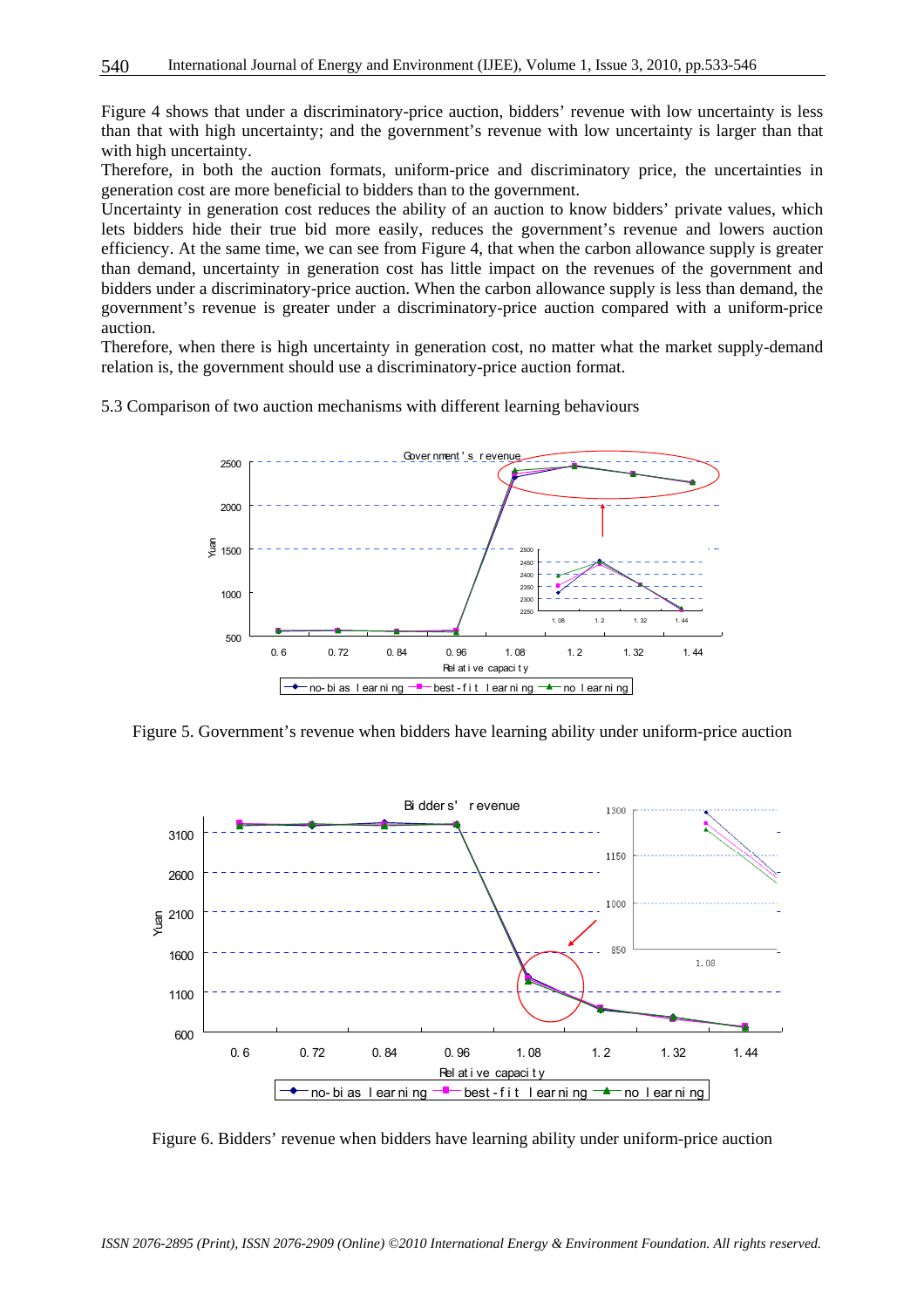Figure 5 and 6 show that under a uniform-price auction the bidders' learning behaviour does not have much impact on the revenues of the government or bidders.



Figure 7. Government's revenue when bidders have learning ability under discriminatory-price auction



Figure 8. Bidders' revenue when bidders have learning ability under discriminatory-price auction

Figure 7 and 8 show that in case of discriminatory-price auction, when carbon allowances are abundant, the bidders' learning behaviour has little impact. When carbon allowances are scarce, the bidders' learning behaviour has large impact. When the bidders have a no-bias learning behaviour, their revenue is the largest and the government's revenue is the least.

Therefore, compared with discriminatory-price auction, uniform-price auction can effectively prevent bidders from learning, making the excess return obtained by bidders due to learning behaviour the least. Under a discriminatory-price auction, bidders can obtain excess return by learning. Therefore, discriminatory-price auction is relatively unfair for small bidders without learning ability compared with uniform-price auction.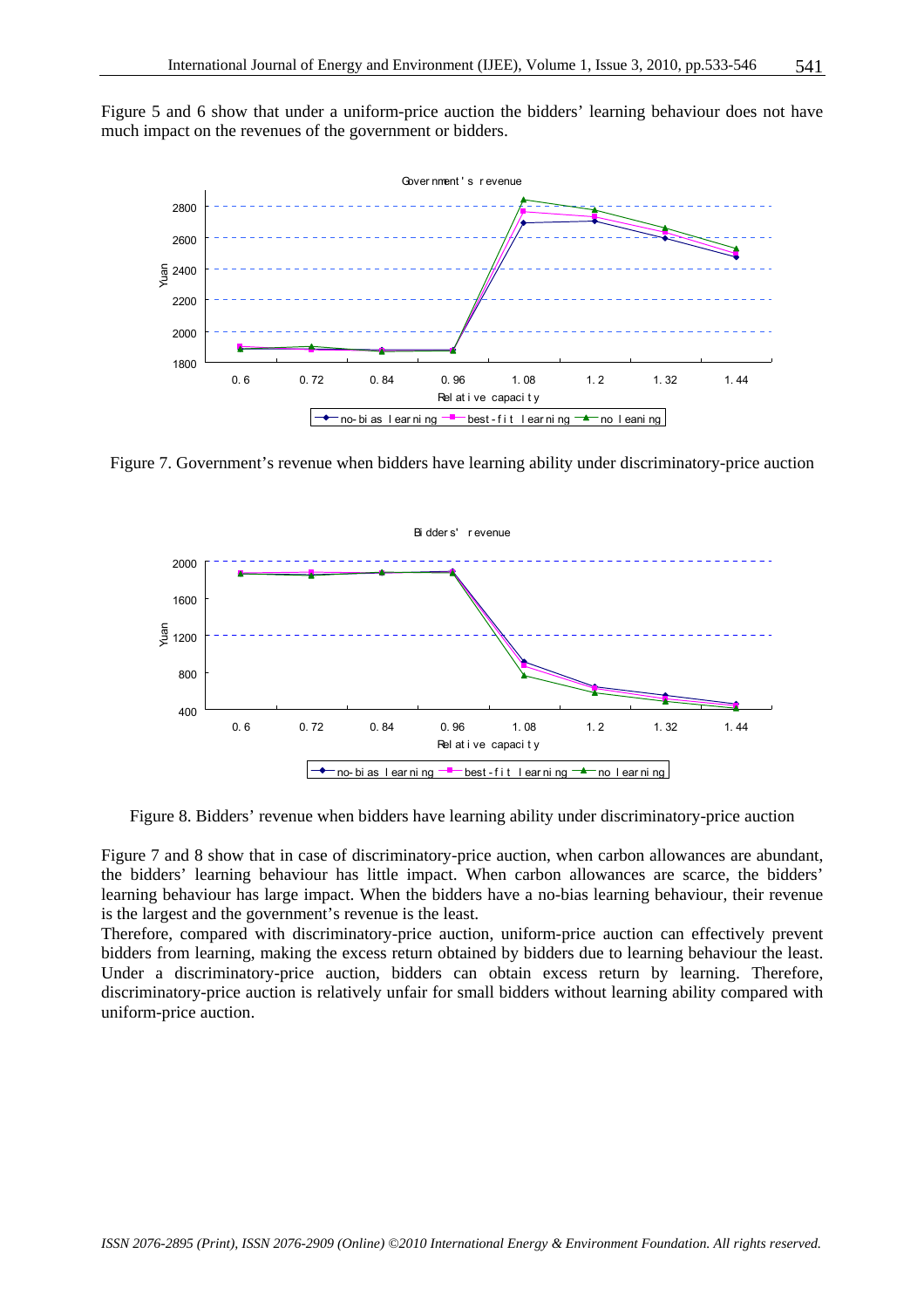

*5.4 Comparison of two auction mechanisms with different market structures* 

Figure 9. Impact of different market structures on government's revenue under a uniform-price auction



Figure10. Impact of different market structures on bidders' revenue under uniform-price auction

Figure 9 and 10 show that under a uniform-price auction, when the carbon allowance supply is greater than demand, the government's revenue is greater in a monopoly market compared with other market structures; and when supply and demand are roughly equal, the government's revenue is the largest in a competitive market and bidders' revenue is the largest in a monopoly market. However, we should also note that there is little impact of market structure under a uniform-price auction.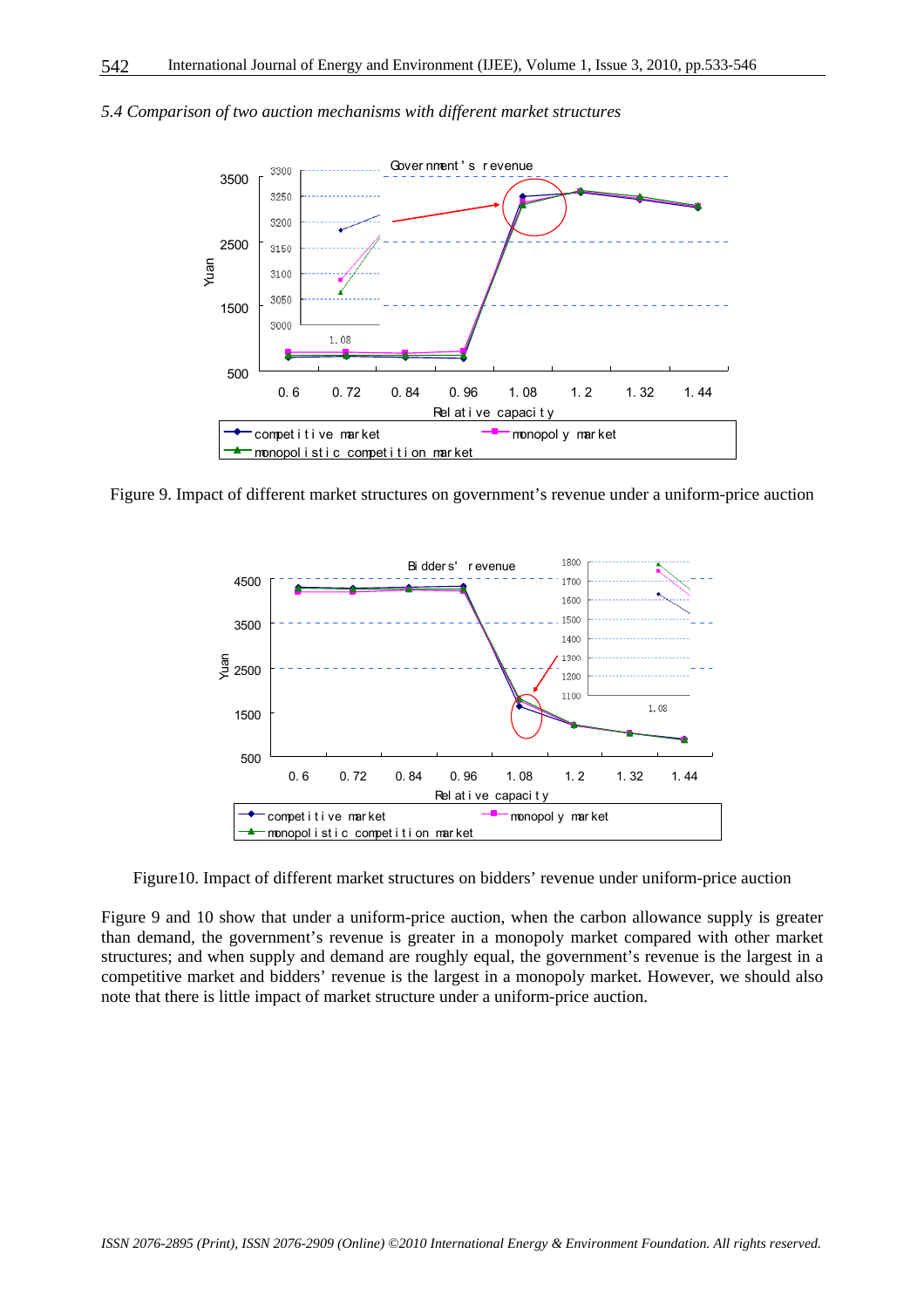

Figure 11. Impact of different market structures on government revenue under discriminatory-price auction



Figure 12. Impact of different market structures on bidders' revenue under discriminatory-price auction

Figure 11 and 12 show that under a discriminatory-price auction, when the carbon allowance supply and demand are roughly equal, the government's revenue is greater and the bidders' revenue is less in a competitive market, compared with the other two market structures. This shows that when the advantages of the government and bidders are roughly equal, the greater the number of small bidders, the better for the auction: the government obtains more revenue from the competition.

Therefore, a uniform-price auction is relatively insensitive to market structure. However, a monopoly market is more likely to develop under a discriminatory-price auction. Thus, a uniform-price auction is fairer for small bidders.

#### **6. Main conclusions and further research**

In this paper, based on the review of the EU ETS current carbon allowance auction mechanism, we analyzed whether uniform-price auction or discriminatory-price auction should be used for carbon allowance auction. We established an agent-based CAAM and performed simulation analysis with reference to China's actual situation of carbon allowances. The main conclusions are as follows:

(1) When the market is a sellers' market, the government has an advantage and would get more revenue under a discriminatory-price auction. When the market is a buyers' market, bidders have an advantage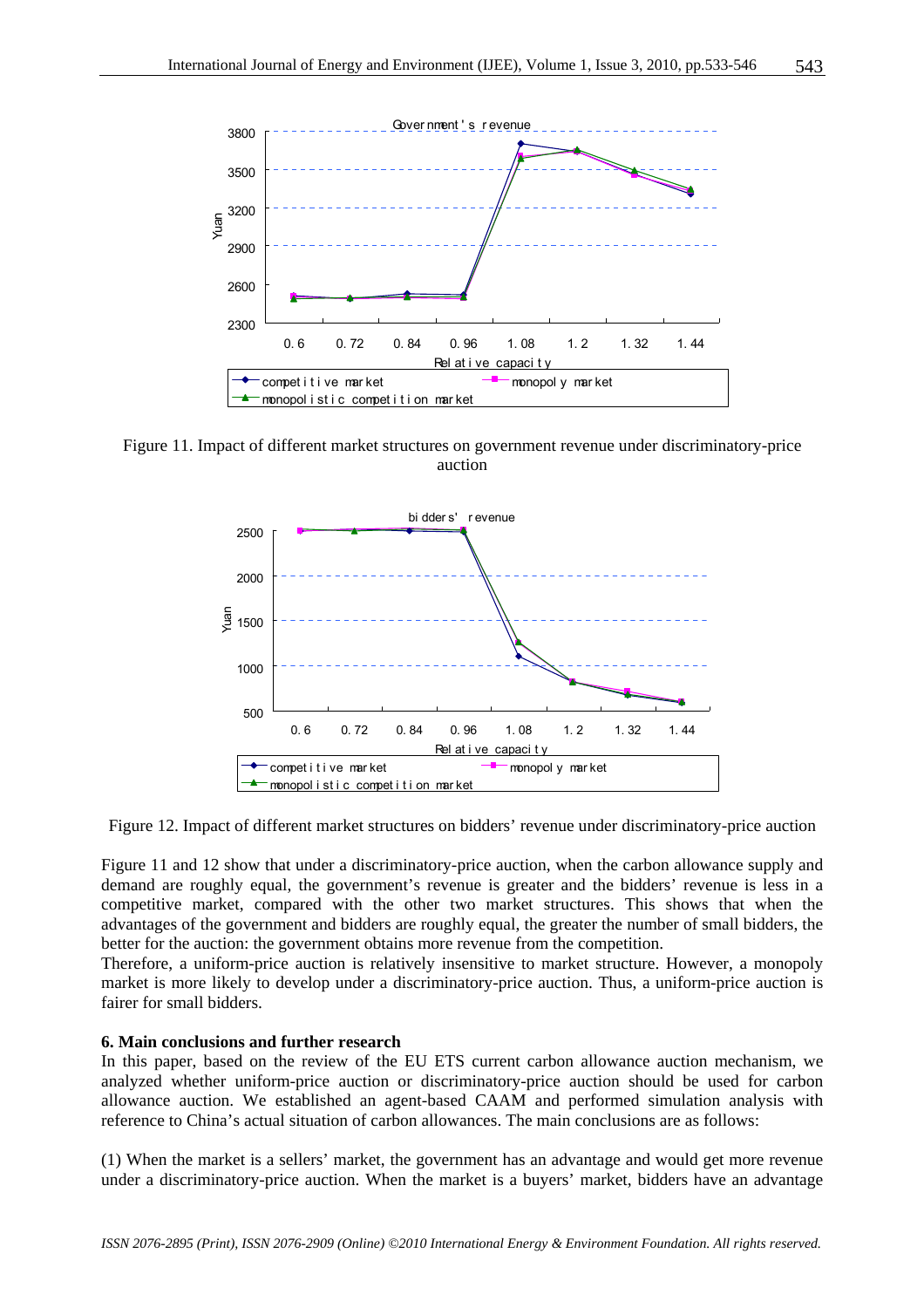and the government would get more revenue under a uniform-price auction. Therefore, to maximize the economic value of carbon allowances, when the allowances are relatively scarce, the government should use a discriminatory-price auction format; and when the allowances are in large supply, the government should use uniform-price auction format.

(2) Uncertainty in generation cost reduces the ability of an auction to know the bidders' private values, which would reduce the government's revenue and reduce auction efficiency. Under a discriminatoryprice auction, when the carbon allowance supply is larger than demand, uncertainty has little impact on the revenues of the government and bidders. When the carbon allowance supply is less than demand, the government would obtain greater revenue under a discriminatory-price auction compared with a uniformprice auction. Therefore, when there is high uncertainty in generation cost, no matter what the market supply-demand relation is, the government should use a discriminatory-price auction format.

(3) Compared with discriminatory-price auction, uniform-price auction can prevent bidders from learning. This is because bidders obtain little excess return from learning behaviour compared with discriminatory-price auction. Therefore, discriminatory-price auction is relatively unfair for small bidders without learning ability.

(4) Under a uniform-price auction, the impact of market structure is relatively small. When the advantages of the government and bidders are roughly equal, the greater the number of small bidders, the better for the auction: the government obtains more revenue from the competition. Therefore, a uniformprice auction is relatively insensitive to market structure. On the other hand, under a monopoly market is more likely to develop under a discriminatory-price auction. Thus, a uniform-price auction is fairer for small bidders.

In summary, a discriminatory-price auction is more suitable in terms of maximizing revenue for the government, but a uniform-price auction is better in terms of fairness to bidders, especially small bidders. The results here are based on a simplified auction market model. In reality, there may be collusion between bidders, which is the focus of our future research.

#### **Acknowledgements**

The authors gratefully acknowledge the financial support from the National Natural Science Foundation of China under grant Nos.70733005, 70701032,and SRFDP under the grant No. 20091101110044.

#### **References**

- [1] Svendsen G.T., Vesterdal M. How to design greenhouse gas trading in the EU. Energ. Pol. 2003, 31, 1531-1539.
- [2] Lu W., Cui L.Q. An analysis of initial allocation pattern for tradable emission rights. China Environ. & Management 2003, 22, 8-9.
- [3] Parry I.W.H., Williams III R.C., Goulder, L.H. When can carbon abatement policies increase welfare? The fundamental role of distorted factor markets. J. Environ. & Econ Management 1999, 37, 52-84.
- [4] Fazekas D. Auction design, implementation and results of the European Union Emissions Trading Scheme. Energ. Environ. 2008, 125-140.
- [5] Cason T.N., Plott C.R. EPA's new emissions trading mechanism: A laboratory evaluation. J. Environ. & Econ. Management 1996, 30, 133-160.
- [6] Joskow P.L., Schmalensee R., Bailey E.M. The market for sulfur dioxide emissions. Amer. Econ. Rev. 1998, 88, 669-685.
- [7] Wang J.J.D., Zender J.F. Auctioning divisible goods. Econ. Theory 2002, 19, 673-705.
- [8] Cramton P., Kerr S. Tradeable carbon permit auctions: How and why to auction not grandfather. Energ. Pol. 2002, 30, 333-345.
- [9] Holt C., William S., Dallas B., Karen P., Jacob G. Auction design for selling CO2 emission allowances under the Regional Greenhouse Gas Initiative. Resources for the Future, Washington, DC, 2007.
- [10] [Klemperer, P. What really matters in auction design. J. Econ. Perspectives 2002, 16, 169-189.